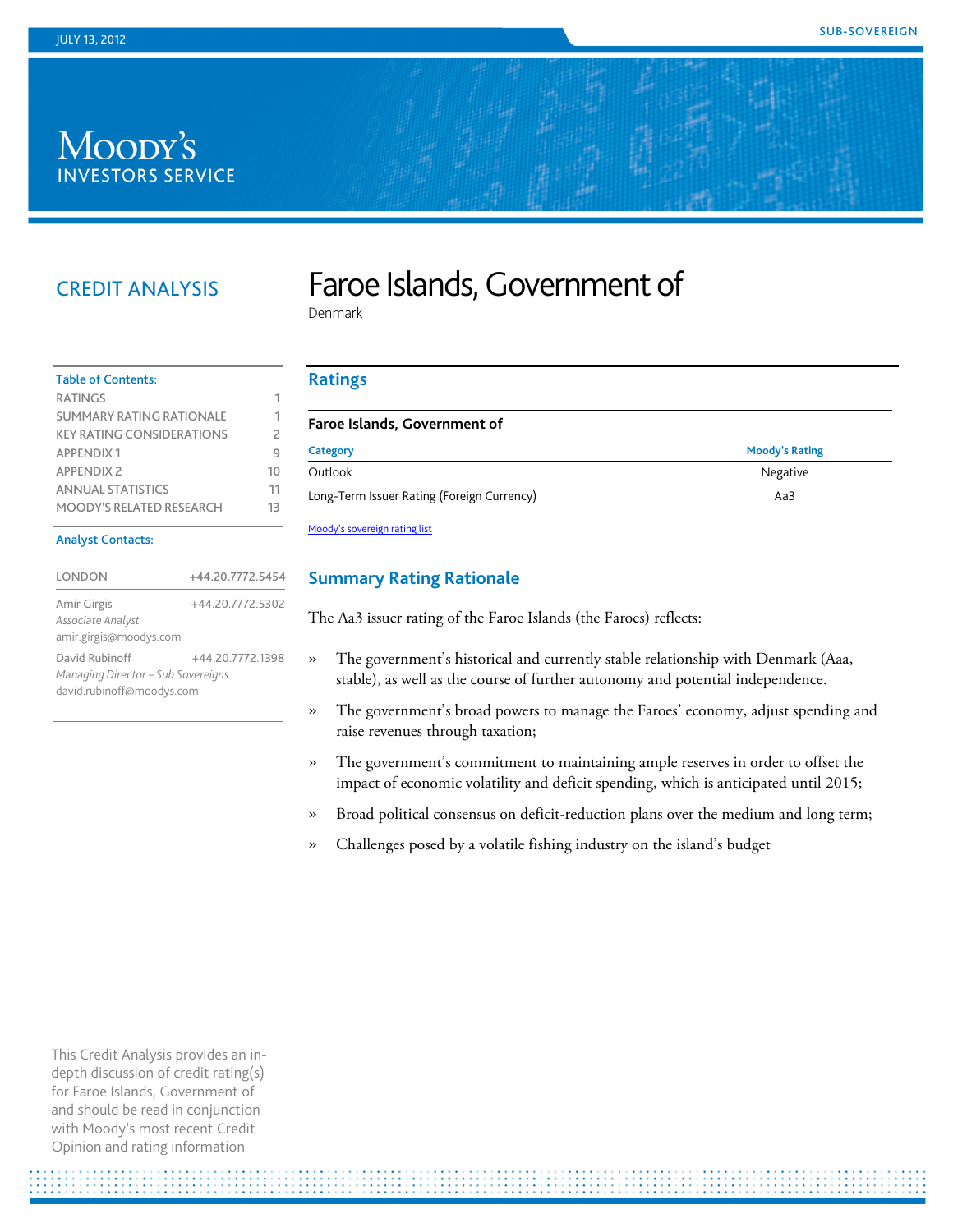#### **Rating Outlook**

The negative outlook assigned to the rating reflects current budgetary pressures and the volatility of the fishing sector, which is the economy's major driver.

#### **What Could Change the Rating - Up**

Given the Faroes' current economic and financial position, a rating upgrade is unlikely until a balanced budget is realised together with clear plans to stabilise revenue flows from the fishing industry.

#### **What Could Change the Rating - Down**

The rating could come under pressure if the Faroese government fails to rebalance its budget in the medium term, which would ultimately worsen its debt profile. A deeper recession, with little progress in resolving difficulties in the fishing industry, could also exert negative pressure on the rating. Although deemed unlikely, a deterioration in the relationship between the Faroe Islands and the Kingdom of Denmark could have a significant impact on the resources of the Faroese government.

# <span id="page-1-0"></span>**Key Rating Considerations**

#### **Financial Position and Performance**

Its gross operating balance was –DKK118 million or -2.0% of operating revenue in 2011, which is a significant improvement from previous years, where in 2008 and 2009 these reached -8.79% and - 7.22% respectively. We anticipate that the Faroe Island will continue to improve on this trend in the years to come.

#### Volatile revenue sources

The Faroe Islands' revenue is inherently volatile due to the predominance of fishing-related industries, financial services and house building in the local economy, all of which have experienced downturns since the onset of the global financial crisis. In 2011, operating revenue increased 6.4% to DKK5.806 billion, significantly outpacing expectations. The increase was mainly due to a rise in direct taxes, supported by the better-than-expected performance of the fishing industry. The government's budget for 2012 projects a modest 0.4% increase in operating revenue.

Annual transfers from Denmark remain a crucial source of funding for the Faroe Islands at DKK658 million in 2011, which was in line with budgeted figure for the year. Denmark spends an additional DKK324 million in areas that remain under Danish control under its current autonomy agreement with the Faroe Islands, such as public order and judicial administration (see appendix 2).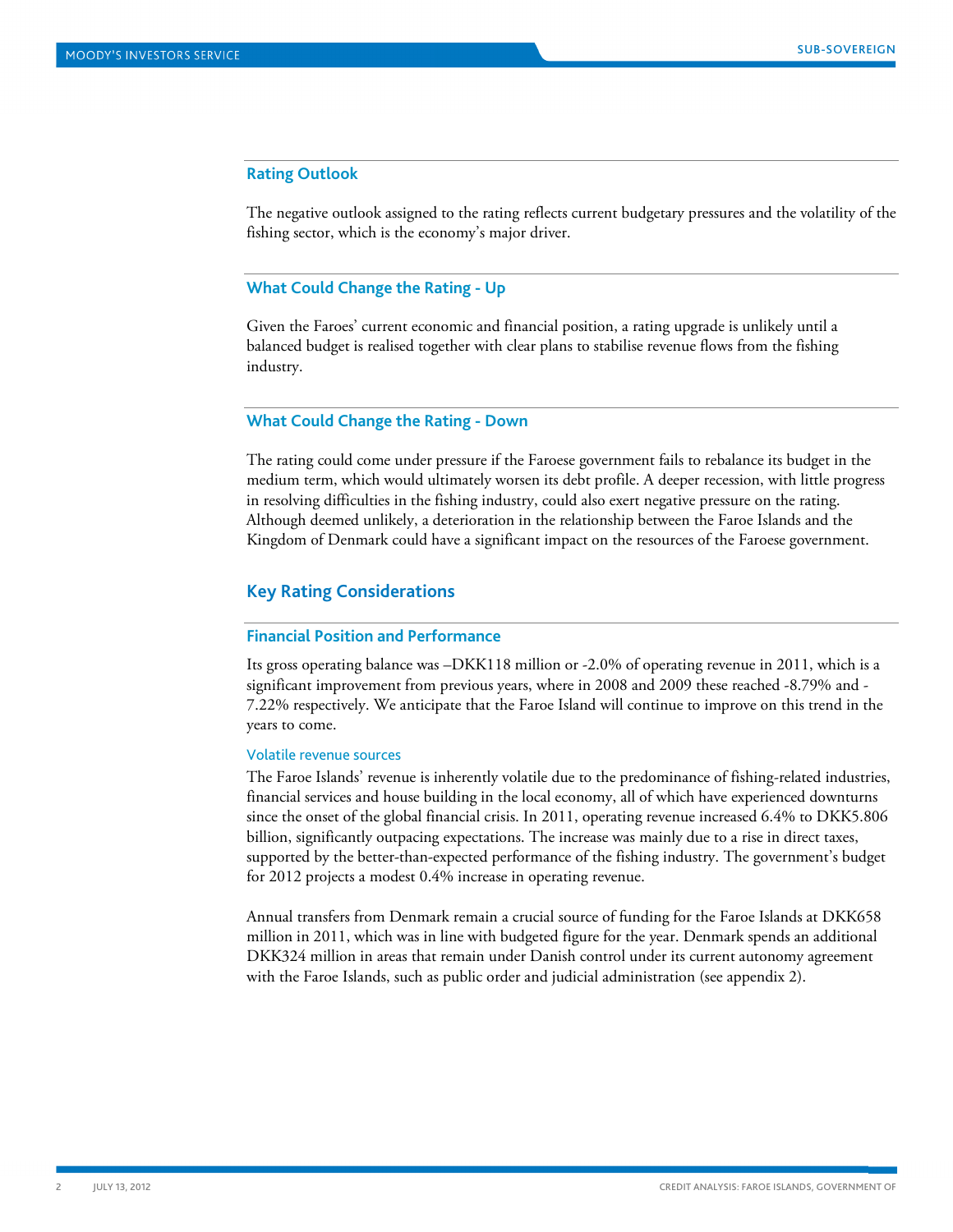

#### Operating expenses expected to remain stable; predictability improving

The government's stimulus programme led to a dramatic rise in operating expenses between 2007 and 2010 (average annual growth of 4.7%), with growth particularly high in 2008 at 9.3% year-on-year. Operating expenses were DKK5.925 billion in 2011 growing only 1.3% since 2010, and deviating only 1% from the budget, which illustrates both the improving predictability of the government's spending and the modest year-on-year increase. Future forecasts suggest flat expenditure levels over the next four years, supporting the government's commitment to a balanced budget.

As shown in Figures 2, more than 82% of spending is in personnel, the purchase of goods and services and transfer payments, which, whilst somewhat politically sensitive, remain wholly under the control of the Faroese government.

#### Deficits downward trending but forecasted until 2015

Current operating deficit levels for 2011 are recorded at DKK-118 million, dropping significantly from previous year results. Preliminary 2012 results indicate deficit results in line with 2011 results. Parliament approved a deficit-reduction plan that extends until 2015, during which the economy is expected to remain exposed to potentially renewed global economic weakness or unsuccessful management of fishing stocks. This commitment to a long-term balanced budget is credit positive, although we note the difficulty in projecting revenue due to the volatility of the fishing sector.

#### Investment ceiling introduced at DKK300 million

The Faroe Islands' main capital investments are in communication and transport in order to improve its economic efficiency and market access, as well as to encourage tighter social and political integration. Direct government investment increased from DKK155 million in 2010 (2.6% of total expenditure) to DKK244 million in 2011 (4.0% of total expenditure). Future capital expenditure levels are capped at DKK300 million, which was introduced to increase expenditure predictability. The islands' largest investments are in a new education centre, investment in the hospital sector and repairs made to other public buildings. These increased investment levels aim to stimulate the building and construction industry, which has experienced a slowdown since the onset of the financial crisis.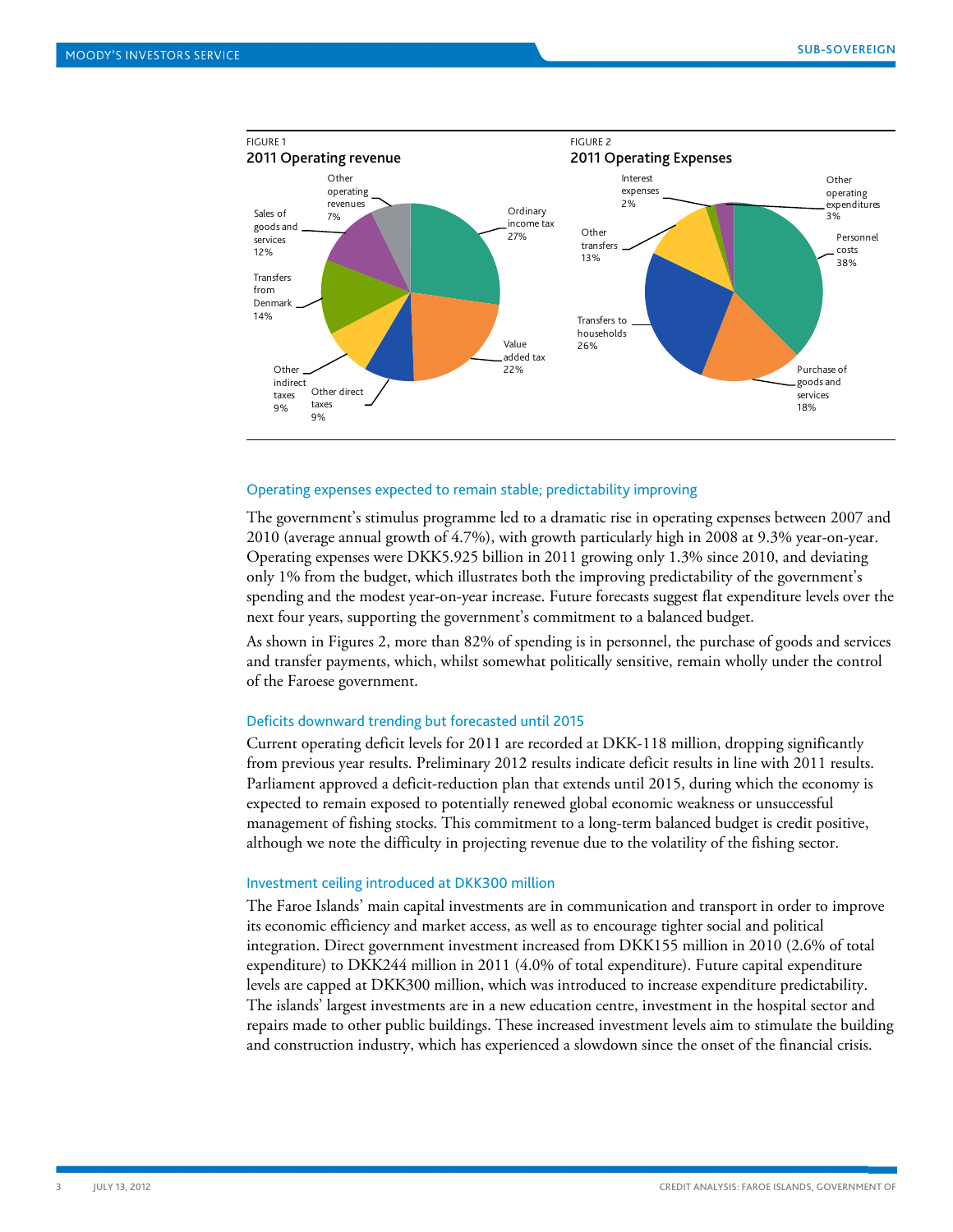### **Debt Profile**

#### Debt burden manageable, but increasing to fund fiscal deficits

Debt levels have grown since 2007 in order to fund deficits, but remain significantly below those recorded in the early 1990s, when debt as a proportion of total revenues rose to 263% following the nationalisation of two of the largest banks and the funding of reserves.<sup>[1](#page-3-0)</sup>

Net direct and indirect debt grew from 109.7% of total revenues in 2010, to 120.8% in 2011, and is expected to peak at approximately 130% by 2015. These calculations include DKK834 million in municipal debt equivalent to 12% of total debt. The Ministry of Finance is responsible for the supervision of the municipalities, and the Faroese Islands ultimately guarantees all outstanding debt issued by the municipalities.

Additionally, Moody's includes all unfunded liabilities under the life insurance company, Foroya Livstrygging (LIV), in the calculation of the government's debt. This pension scheme was full selffunded until 2008 and until then had not generated any liabilities to taxpayers. However, since the onset of the financial crisis, LIV's funding ratio has fallen below 100%. Moody's will continue to monitor the progress of the scheme closely, as it increases the government's indirect debt burden.

#### Bond issuance planned to reduce refinancing risk

The Faroese government issued a DKK1.12 billion bond in June 2012 with a three-year fixed-rate maturity profile, benefitting from a flight to quality as the euro area sovereign debt crisis intensified. The effective interest rate was fixed at rates significantly lower<sup>2</sup> than historical levels. This successful and oversubscribed bond issuance allowed the Faroese government to reduce some of its refinancing risk and spread payment pressures relating to the outstanding DKK4.4 billion more equally over upcoming years. The duration of outstanding debt is approximately two years, and future borrowings are planned with longer maturities in order to minimise the refinancing risk.

#### Ample liquidity reflects strength of debt management

To ensure the flexibility essential to managing an economy dependent on relatively volatile businesses, the Faroe Islands maintains a large reserve fund (approximately DKK1.9 billion) of 32% of total revenues. The majority of the fund (72%) is managed by external fund managers, whilst the remaining 28% of the fund is managed domestically by Landsbanki Føroya. The portfolio consists of highly rated securities and aims to maximise the return within clearly defined risk limits (the return of the total investment liquidity was 3.4%). The liquidity reserve should always exceed necessary borrowing in a single year. Current debt-management policies seek to limit annual debt maturities at less than 70% of the DKK1.9 billion liquidity fund.

#### Off-balance sheet pressures mounting

Like other developed nations, the Faroe Islands faces a substantial increase in its ageing population. As of 1 January 2012, the unfunded liability related to public servants (after removing the estimated share of liabilities covered by Denmark) was DKK2.59 billion or 19% of GDP.

Any required amounts after earnings are paid from the annual budget. Pension payments to civil servants have increased 42% since 2007 to DKK80 million in 2011 and are budgeted to reach DKK110 million by 2017.

<span id="page-3-0"></span>Source: Føroya Banki and Sjóvinnubankin.

<span id="page-3-1"></span><sup>2</sup> Reoffer Price: 100.204, Reoffer yield: 1.43%, Re-offer spread: 3 year DKK mid-swap + 60bps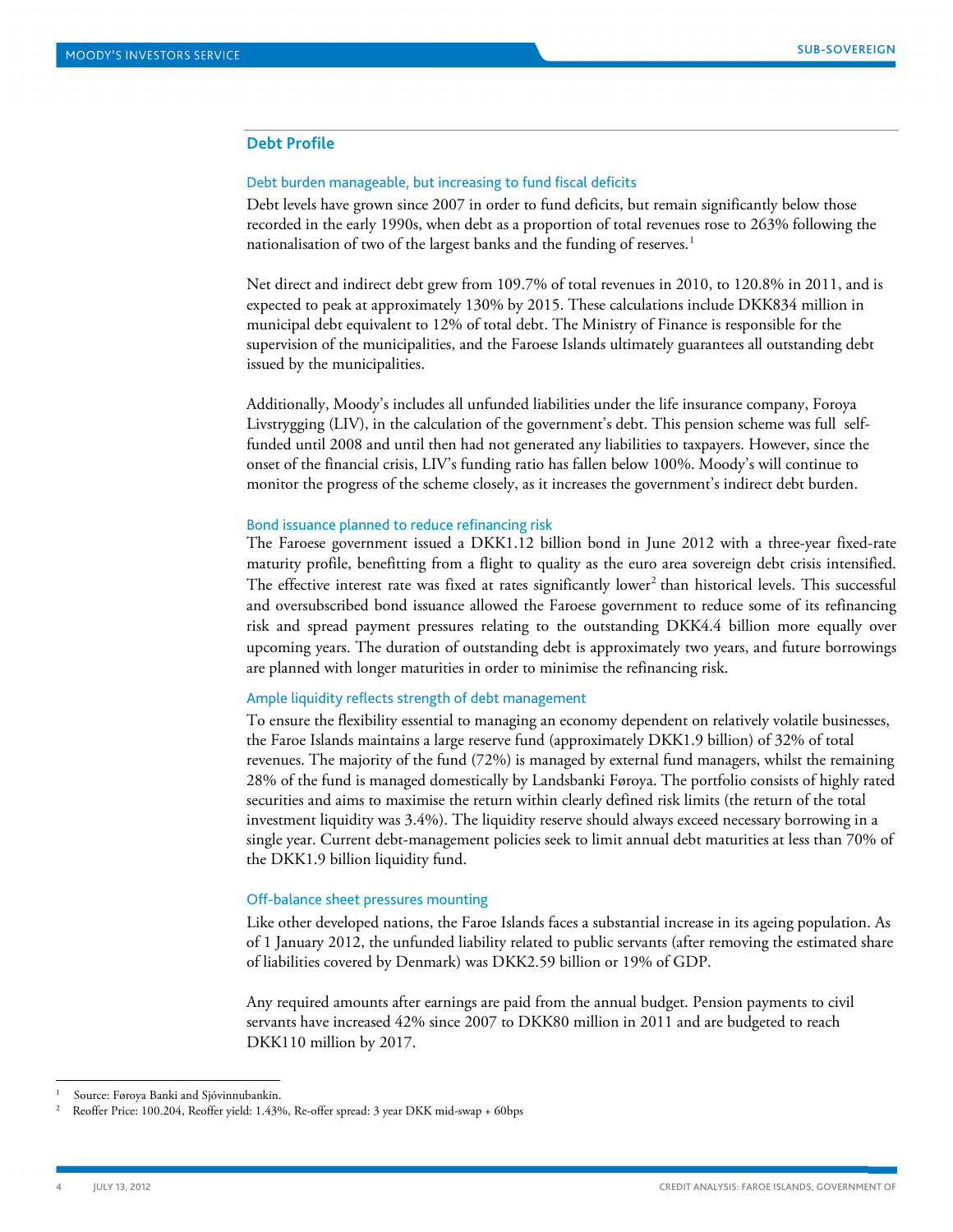The government and opposition parties have agreed in principle to reform the pension system, including an increase in the retirement age (potentially to 69, making the Faroese the longest-working population in the world), a new indexation of pension growth (capped at the increase in public wages), and a higher compulsory contribution rate. Moody's expects the government will implement these measures despite benefits only being captured in the long term.

#### **Governance and Management Factors**

#### Historically prudent use of powers

As agreed with Denmark in the resolution of its crisis in the early 1990s, the Faroese government must finance any budget deficit from its own resources. Over the long term, the government, like other Nordic countries, has achieved consensus on economic and budgetary policies (sometimes with dramatic reforms) in order to stabilise its finances. Moody's expects that this historical trend will be sustained if required.

#### Prudent debt and liquidity management

Landsbanki Føroya is responsible for administering the Treasury's loans and borrowings, handling all liquidity investments, and presenting economic and fiscal analysis to the government and Parliament. Since 1994, government debt has been raised in short-tenor Danish kroner bonds. Its current policy is to balance debt against sizeable reserves, to stagger maturities and to refinance three-to-six months in advance, giving time for reserves to be utilised if necessary.

#### Transparency is strong, but long-term budgeting not very detailed

The government presents its budget annually (subject to amendments within the financial year) and financial reports are published monthly. The finances of the government and of key industries are also monitored by the Danish National Bank. The national government has recently updated its online accounting systems to include the consolidation of municipal accounts into national figures. Economic accounting and forecasting has been substantially enhanced in terms of detail over the past few years.

The National Accounting Office ensures that spending remains within budget directives. Separately, the Auditor General may review the accounts of the government, entities owned by the government and those entities receiving financial support from the government.

Whilst controls over government finances have generally been robust and 2011 results are approximately DKK191 million ahead of projections, the five-year deficit reduction plan only includes aggregated totals of revenue and expenditure, not specific projections. These aggregated forecasted totals are set only within the annual budget process, which exposes revenue and expense decisions to negotiation between shifting political coalitions.

#### Political divide on how to best obtain a balanced budget

The coalition government, which has been in power since December 2011, consists of four political parties and holds 19 of 33 parliamentary seats. The opposition party consists of three parties and holds the remaining 14 seats. Although Moody's is confident of broad political support to reduce the deficit, the parties are divided on how to optimally and fairly reach budget surpluses by 2016. The main areas of disagreement relate to the management of the fishery industry and, in particular, whether fishing rights should be allocated using a market-based approach and if such an allocation process would invite international competition and potentially push out local fisherman.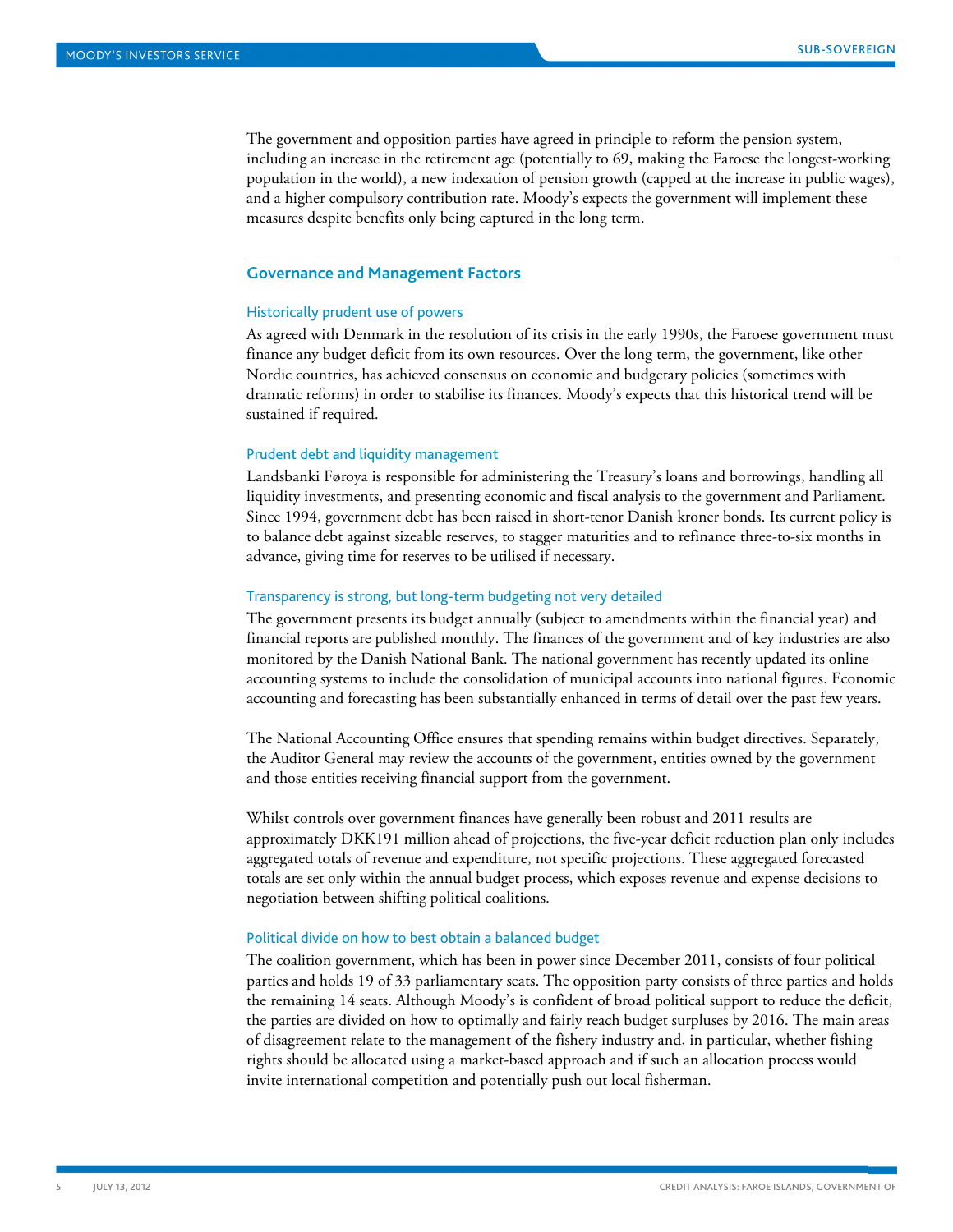#### **Economic Fundamentals**

GDP per capita<sup>[3](#page-5-0)</sup> for 2011 was US\$29,724, which was approximately 79% of the level for Denmark. Total GDP is estimated at DKK13.85 billion for 2011. Current projections of real GDP growth in 2012 are 2% in line with global projections for 2013. Nominal GDP growth in 2010 was 7.0% and surpassed expectations due to the buoyant results from the fishing industry.

The government has established a separate trade agreement with the EU and negotiated agreements with other countries for trade and fishing rights. The currency of the Faroe Islands is the Faroese króna, a version of the Danish krona issued by the Danish National Bank. [4](#page-5-1)

#### Core fishing and related industries are high value, but volatile

The fishing industry remains the key sector for the Faroese economy. Fishing and its related industries account for around 20% of GDP and 15% of the labour force, and implicitly have strong multipliers to other sectors, such as services and housing. Volatility has been largely driven by the variability of fish prices and for inputs such as petroleum, as well as the risks of over exploitation of stocks. Since 1986, growth in GDP<sup>[5](#page-5-2)</sup> has had a standard deviation of 6.7%, compared with 1.9% for Denmark.<sup>6</sup>

#### Some diversification within the industry limits this volatility

Since the 1990s, the Faroes' fishing industry has diversified to species other than cod and haddock (see Appendix 1). Although prices remain volatile and volumes are now effectively capped by maximum sustainable levels in Faroese waters and worldwide for more traditional fishing stocks, pelagic species (i.e., mackerel, herring, etc) as well as farmed salmon are helping to diversify revenue streams. Fish farming has recovered strongly from its own crash in 2005 and 2006, and now contributes strongly to the Faroes' exports, although it appears to be at a peak.

Parliament continues to grapple with difficult decisions regarding the fishing industry, including (i) annual catch levels by species; (ii) weighing complicated scientific evidence of stock overexploitation against the demands of current business; and (iii) employment levels. This diversification in fishing products is helping to significantly reducing the risks of a single-stock depletion that could impair the fishing fleet and the economy at large.

#### Fishing drives the balance of trade

The economy's dependence on fishing and fish farming is most visible in exports, with fish and fish products representing 85% of total export value in 2011. [7](#page-5-4) As a result, a substantial decline in the value of fishing-related exports would likely have a significant impact on the economy. Further volatility is added by the importance of fuel as an input cost to the industry, and as the main energy source on the Islands, although its effect has been counter cyclical recently.

The trade balance may swing dramatically from year to year, and can be influenced by single investments, such as the purchase of individual, high-capacity trawlers. We note that the Faroes recorded its first surpluses on the balance of external trade since 2002 in 2010 and 2011. Trading partners are all wealthy by international standards, and concentrated in the North East Atlantic, with 56% in the EU and 44% outside of the EU. The long-term diversification of export markets mitigates

<span id="page-5-0"></span>On an estimated purchasing power parity (PPP) basis.

<span id="page-5-1"></span><sup>4</sup> Faroese króna is issued in notes. Coins in circulation are Danish krona.

<span id="page-5-2"></span><sup>5</sup> Measured on a PPP basis, estimated by Landsbanki Føroya.

<span id="page-5-3"></span><sup>6</sup> Source: Landsbanki Føroya.

<span id="page-5-4"></span>In comparison, Iceland's fishing industry accounted for 42% of its export value in 2009.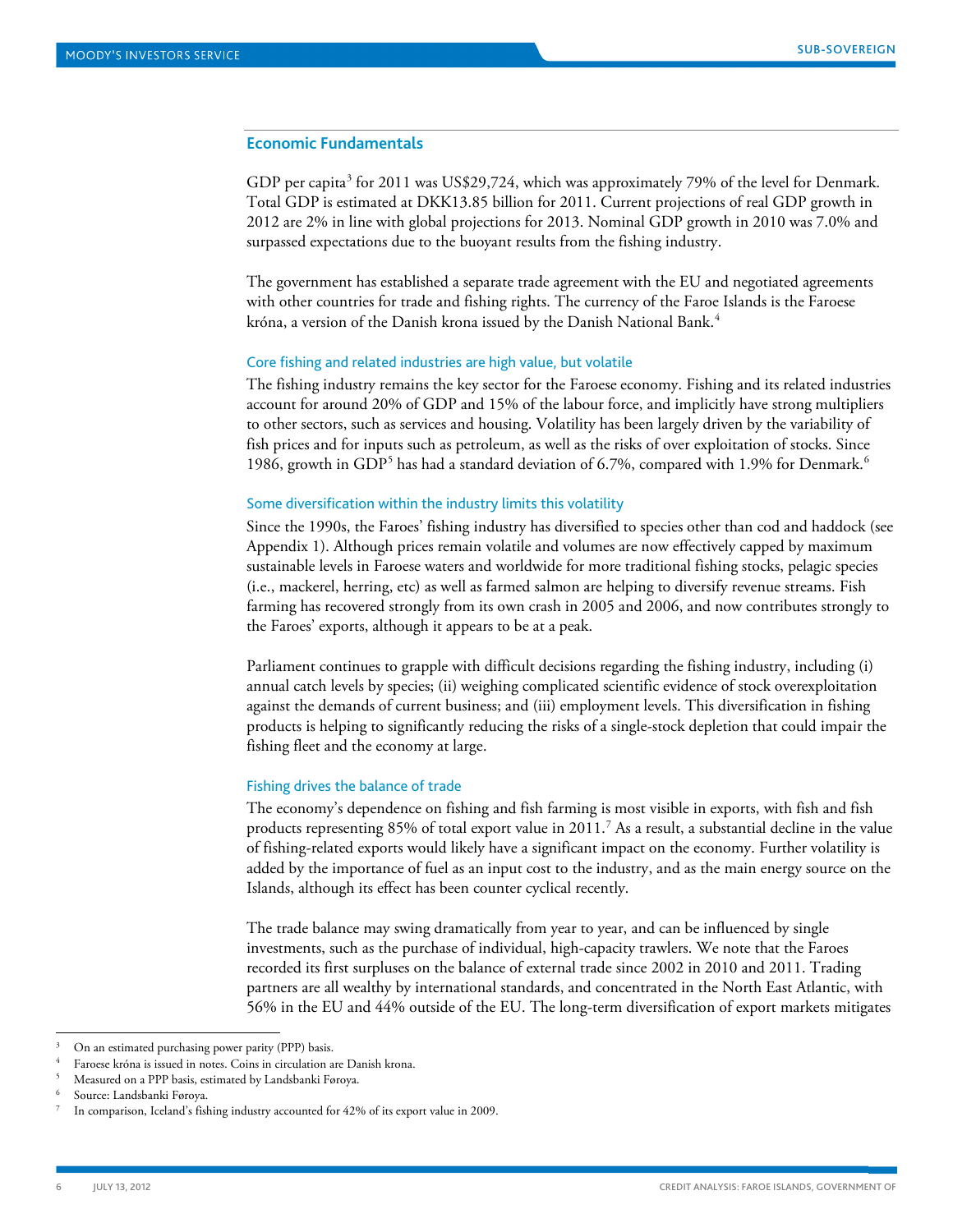the risk of a collapse in a particular country. The ongoing dispute on mackerel quotas with the EU and Norway – which resulted in the Faroe Islands and Iceland unilaterally setting their annual mackerel quotas – might affect the Faroe Islands' international relationships and ultimately limit its access to key trading partners.



#### Unemployment levels regain ground

At the end of 2010, Faroe Seafood – the Islands' largest fish-processing company – filed for bankruptcy. As a result, the unemployment rate peaked at 8.0% in February 2011, levels not recorded since the early 1990s. However, production at some other factories restarted soon after, and the unemployment rate has since declined to 5.5% at May 2012. In order to avoid the level of emigration that characterised previous economic downturns, the government has actively enhanced unemployment insurance within the stimulus budget.

#### **Operating Environment**

Moody's uses the evaluation of Denmark in the World Bank Government Effectiveness Index as a proxy for the Faroes, due to the Islands' strong cultural, constitutional and economic ties to the kingdom. Most civil servants are educated in Denmark and there are, inevitably, intense commercial, cultural and political ties within the Kingdom.

#### **Institutional Framework**

#### Relationship with Denmark is stable, with powers and funding clearly defined

In 194[8](#page-6-0), the Faroes was granted Home Rule, and in 2005<sup>8</sup> it gained authority over all matters except those related to full independence.<sup>[9](#page-6-1)</sup> The current division of responsibilities between the Faroe Islands and the Kingdom of Denmark is stable (see Appendix 2 for more details) is unlikely to change in the short term.

<span id="page-6-0"></span> <sup>8</sup> Act No. 91/2004 and reflected by the Faroese parliament under *Acts of Assumption of Fields of Responsibility, Act 79 12 May 2005.*

<span id="page-6-1"></span>The following Joint Matters are inalienable to the Kingdom of Denmark and are excluded from the process of increasing autonomy and potential independence: the Danish Constitution, Danish internal affairs, the Danish Supreme Court, foreign affairs, security and defence policies, currency and monetary policy. The division of responsibilities under this 2005 agreement is discussed further under *Institutional Framework* and in Appendix 2, *Division of Responsibilities between the Faroe Islands and Denmark*.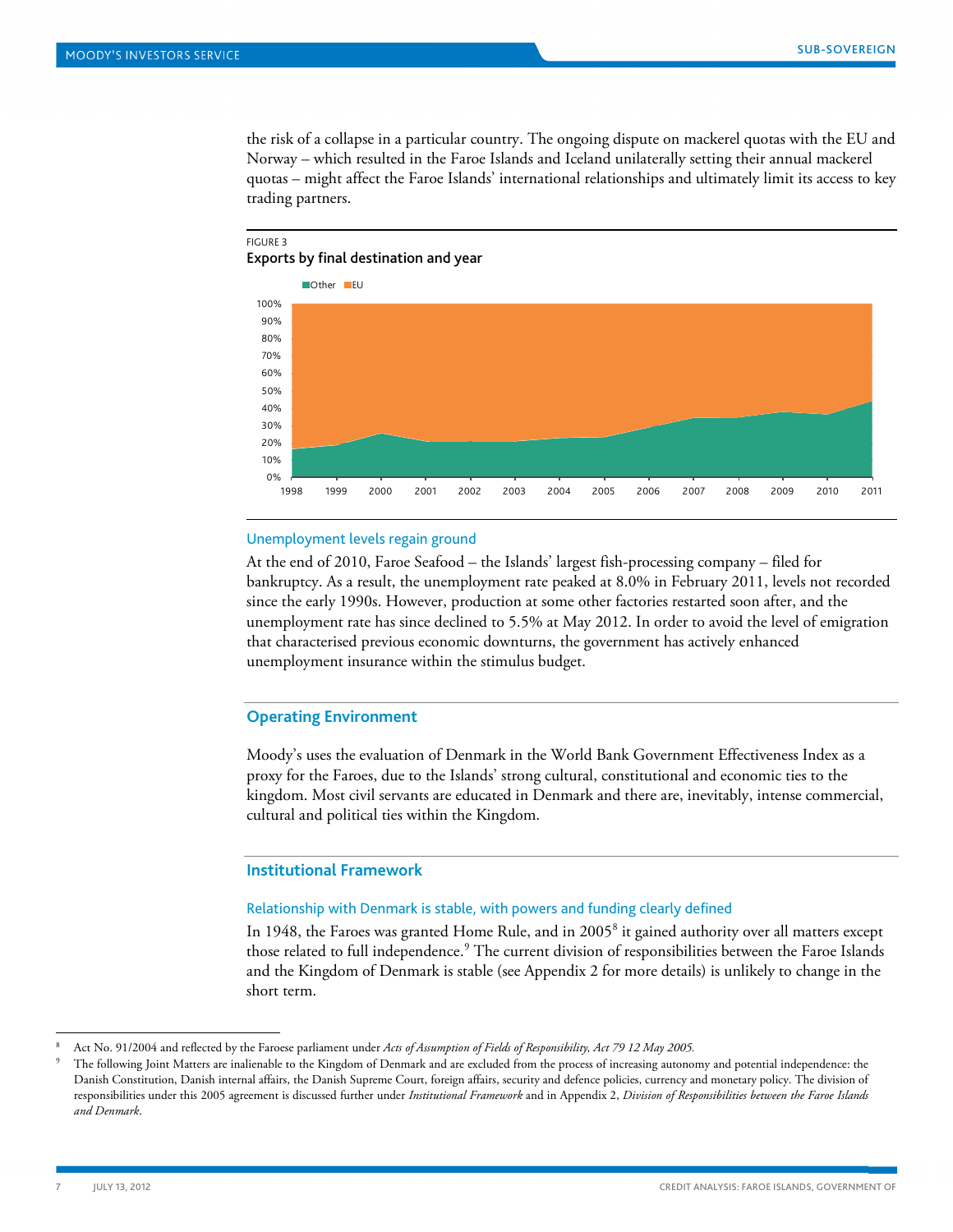The Faroe Islands has two seats in the Danish Parliament and has historically had some influence in Danish politics, particularly in parliaments characterised by tight majorities.

#### Funding and spending powers demonstrated

Home Rule gives the Faroes broad latitude in setting revenues and spending. It determines levels of personal income taxes, VAT, custom and excise duties, corporate tax rates and other charges, which collectively total 86% of governmental revenues. The Faroe Islands may set fees for services at-orbelow costs. The annual subsidies from Denmark for "Joint Matters" (see Appendix 2) that have not been transferred to the Islands (13.0%) are the sole area in which funding is fixed.

The Faroe Islands' constitutional powers to set costs and to negotiate wages were demonstrated in the early 1990s, when the government cut spending by 5% (in 1992) and 10% (in 1993). Reform of the municipal sector (i.e., the merger into 10 large municipalities) is currently under active discussion, with legislation likely to be proposed during 2012.

#### Independent borrowing, but support from Denmark required in times of severe distress

In the 1990s, the Faroese government borrowed in the form of loans – largely from Denmark, given the scale of the crisis – in order to fund the nationalisation of Føroya Banki and Sjovinnubankin and to bridge the deficits of its recovery plan. As political reforms were established, the Faroese began standalone borrowing in order to repay Denmark. The government's relationship with Denmark remains an important source of liquidity support were independent financing again to be limited.

#### Steps to independence illustrated in constitutional proposal

Since 1947, independence has been an important political issue between Denmark and the Faroes. The 2005 agreement allows the Faroes to choose secession from Denmark by referendum. Although a recently drafted constitutional proposal has reignited public and political debate on the subject, the government has suggested that independence, if it were to occur, would take about 15 years, over which time the Islands would gradually assume all remaining responsibilities and financial burdens. Against the background of the budgetary challenges, the debate over independence has, unsurprisingly, received less attention and political support.

#### **Application of Joint-Default Analysis**

As a reflection of the application of Moody's joint-default analysis methodology for regional and local governments, the Faroe Islands' Aa3 rating with a negative outlook, is composed of three principal inputs: (i) a baseline credit assessment (BCA) of 6 (on a scale of 1 to 21, in which 1 represents the lowest credit risk); (ii) a high likelihood that the Government of Denmark (rated Aaa, stable outlook) would act to prevent a default by the Government of the Faroe Islands; and (iii) a low level of default dependence between the Government of Denmark and the Faroe Islands.

The high likelihood of support reflects (i) Moody's assessment that the current relationship with the Kingdom of Denmark is unlikely to change in the medium term; and (ii) the precedents set by the intensive extraordinary support in response to the financial crisis of the 1990s and, more recently, to EiK Banki.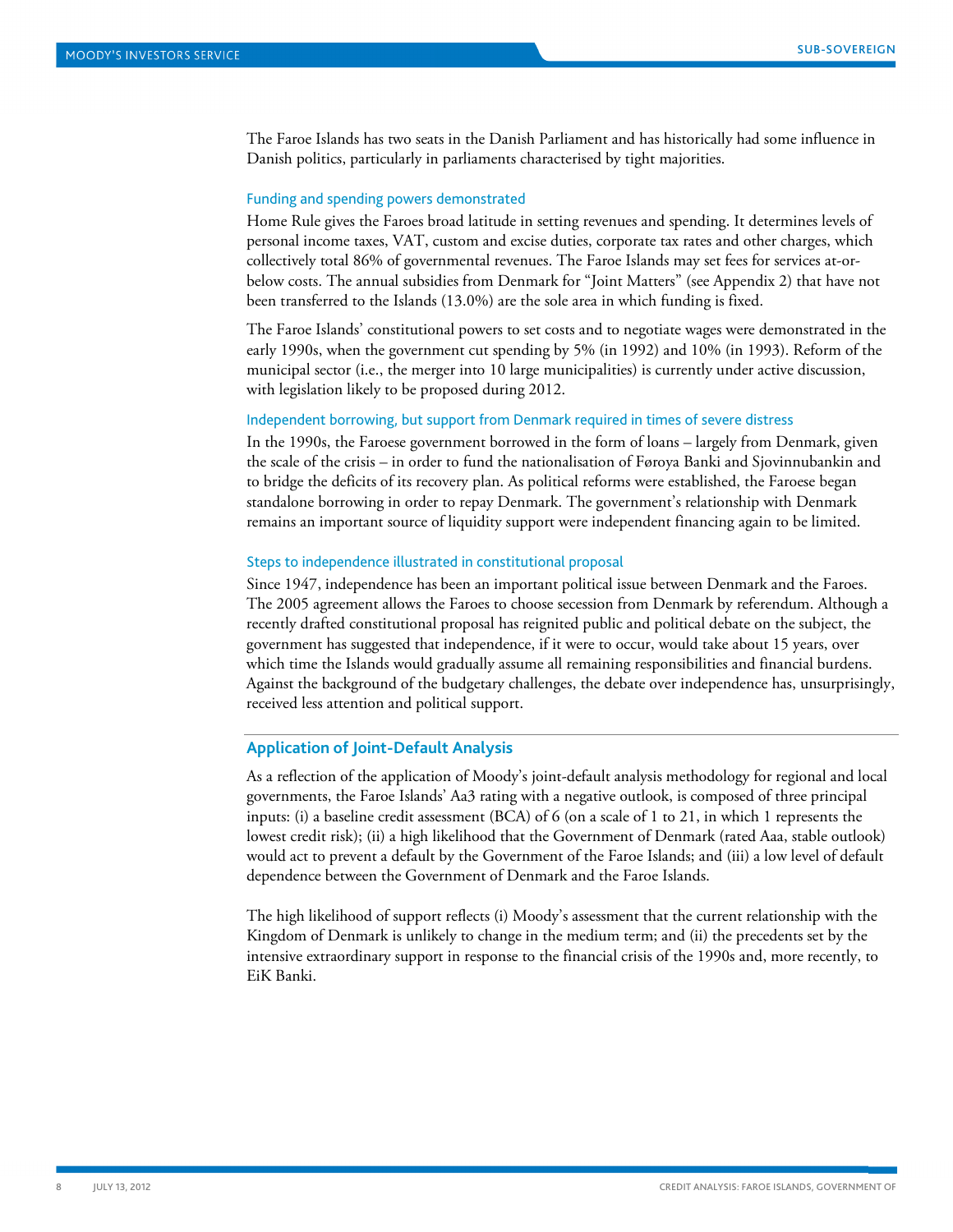# <span id="page-8-0"></span>**Appendix 1**

#### FIGURE 1

**Faroese wet fish catches in DKK million**

|                        | 2002  | 2003  | 2004  | 2005  | 2006  | 2007  | 2008 | 2009 | 2010 | 2011 |
|------------------------|-------|-------|-------|-------|-------|-------|------|------|------|------|
| Demersal,* of which:   | 1,144 | 1,008 | 818   | 902   | 941   | 892   | 690  | 567  | 683  | 603  |
| Cod                    | 536   | 563   | 390   | 340   | 263   | 291   | 238  | 139  | 193  | 185  |
| Haddock                | 265   | 190   | 177   | 199   | 201   | 178   | 84   | 48   | 55   | 42   |
| Saithe                 | 247   | 159   | 140   | 248   | 314   | 290   | 259  | 296  | 294  | 253  |
| Pelagic,** of which:   | 146   | 141   | 167   | 192   | 201   | 176   | 112  | 106  | 111  | 123  |
| Halibut                | 55    | 53    | 60    | 47    | 40    | 46    | 48   | 51   | 43   | 54   |
| Monk Fish              | 57    | 58    | 78    | 121   | 136   | 108   | 52   | 48   | 59   | 61   |
| <b>Other fisheries</b> | 78    | 59    | 59    | 53    | 90    | 95    | 99   | 99   | 109  | 102  |
| <b>Total catches</b>   | 1,368 | 1,208 | 1,044 | 1,146 | 1,232 | 1,164 | 902  | 772  | 903  | 828  |

\* Demersal: deep-water fishing

\*\* Pelagic: shallow and mid-water fishing

#### FIGURE 2

#### **Balance of trade in DKK million**

|                      | 2002  | 2003  | 2004  | 2005   | 2006   | 2007     | 2008   | 2009  | 2010  | 2011  |
|----------------------|-------|-------|-------|--------|--------|----------|--------|-------|-------|-------|
| Export               | 4.234 | 3,912 | 3.689 | 3.587  | 3.868  | 4.057    | 4.346  | 4.105 | 4.697 | 5,401 |
| Import               | 3.934 | 4.866 | 3,762 | 4.490  | 4.692  | 5,522    | 5,021  | 4,211 | 4.370 | 5,273 |
| <b>Trade Balance</b> | 300   | -953  | -73   | $-903$ | $-824$ | $-1,465$ | $-675$ | -106  | 327   | 128   |

*Soource: Faroese Statistical Office*



#### *Source: Hagstova Føroya*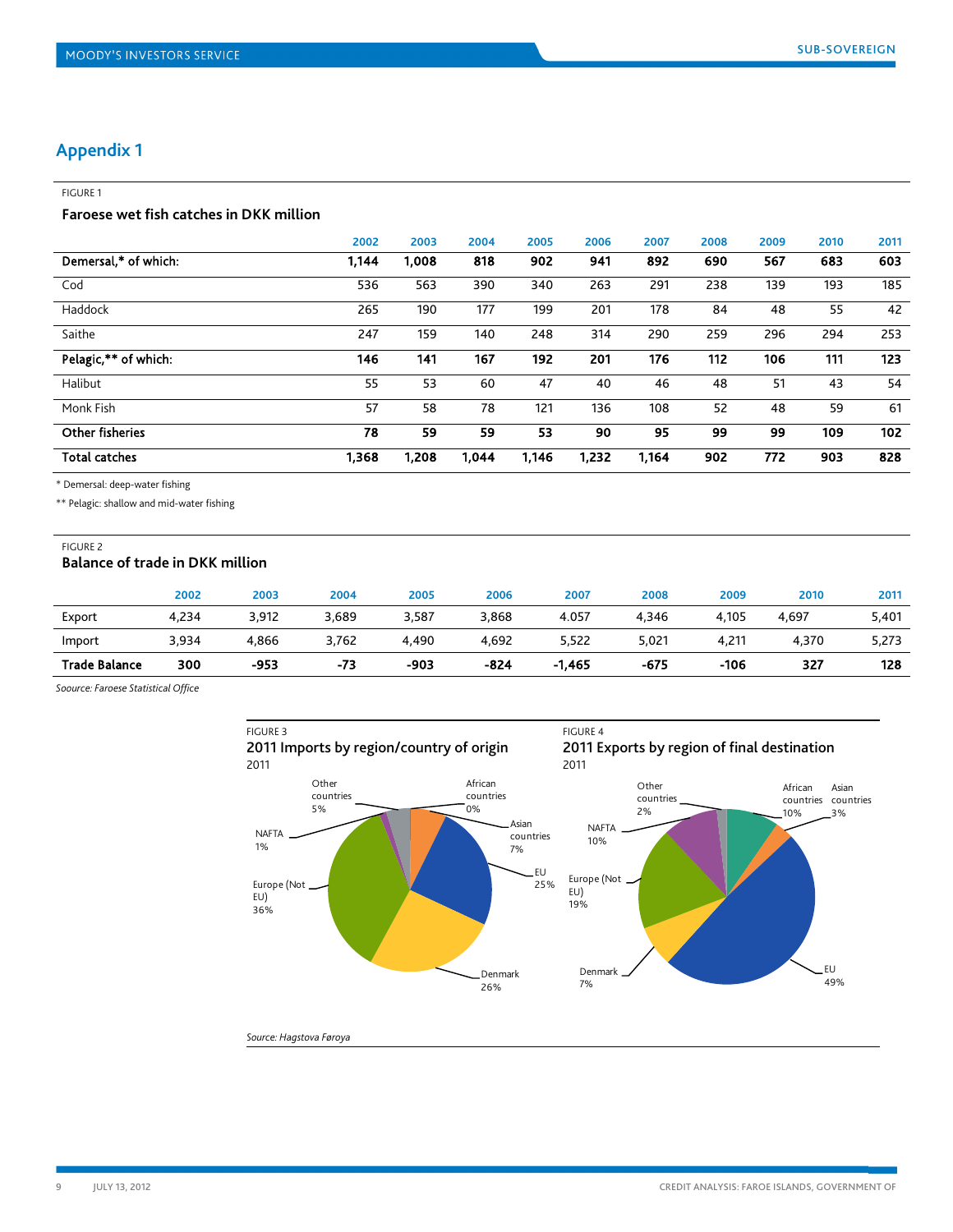# <span id="page-9-0"></span>**Appendix 2**

#### Division of responsibilities between the Faroe Islands and Denmark

The Faroese control "Special Matters" covering the economy, finances, industry, foreign trade, mineral rights, and the educational system. "Joint Matters" are administered by the Danish Government according to the laws of the Kingdom of Denmark, although some may be wholly or partly assigned to the Faroe Islands, or undertaken by Danish and Faroese authorities jointly. For example, social welfare and health services are administered by the Faroes, while the legislative authority for these matters remains with the Danish Government.

#### FIGURE 5

#### **Faroe Islands, Government of, division of responsibilities**

|   | <b>Central Government</b><br><b>Of Faroe Islands</b> | <b>Danish Government</b> |
|---|------------------------------------------------------|--------------------------|
| X |                                                      |                          |
| X |                                                      |                          |
| X |                                                      |                          |
| X |                                                      |                          |
| X |                                                      |                          |
| X | X                                                    |                          |
|   | X                                                    |                          |
|   | X                                                    |                          |
|   | X                                                    |                          |
|   | X                                                    |                          |
|   | X                                                    |                          |
|   |                                                      | X                        |
|   |                                                      | X                        |
|   |                                                      | X                        |
|   | <b>Faroese Municipalities</b>                        |                          |

*Source: Landsbanki Føroya*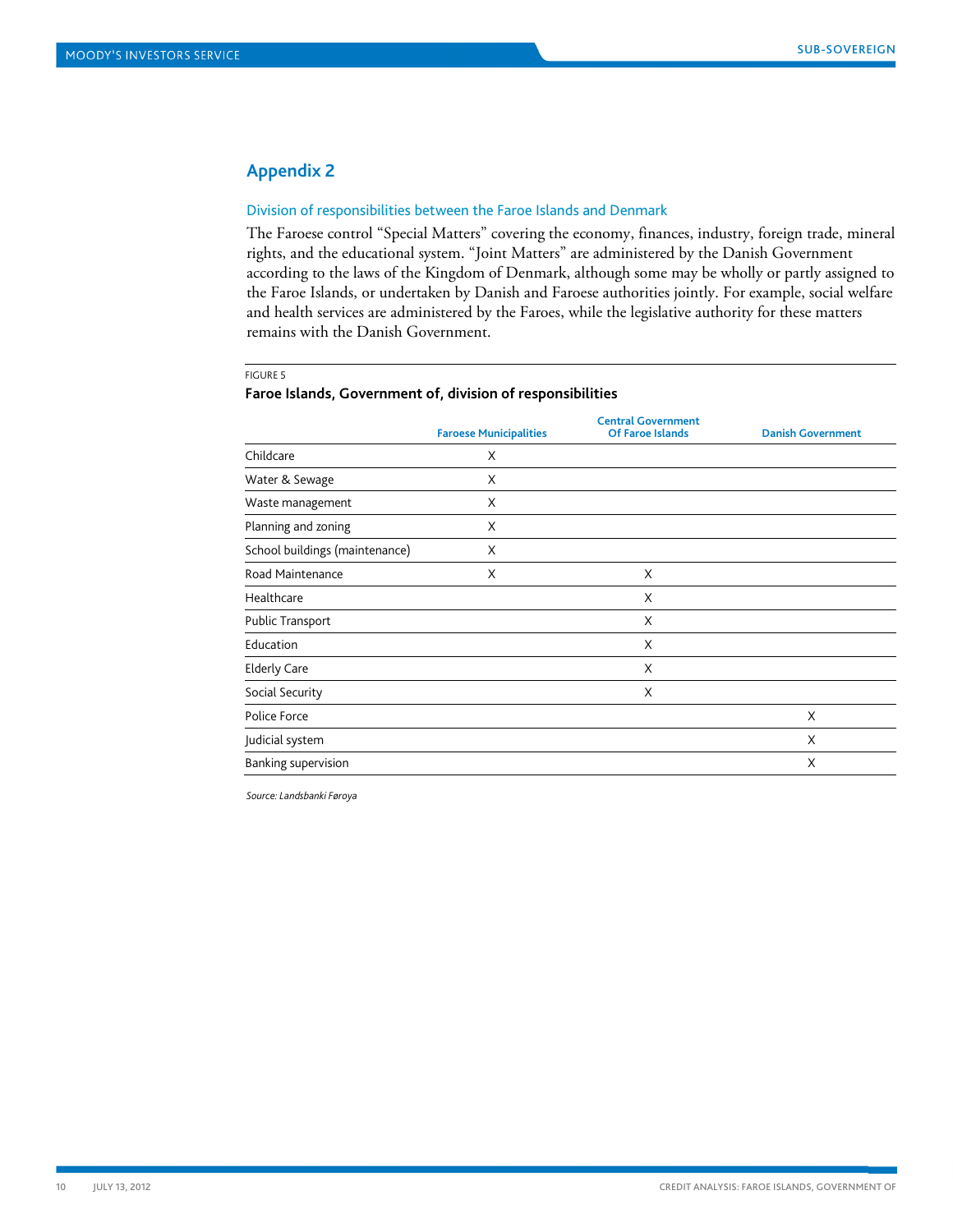# <span id="page-10-0"></span>**Annual Statistics**

# **Faroe Islands, Government of**

| Debt Statement (31/12; Dkk Million)    | 2011    | 2010    | 2009   | 2008   | 2007                     | 2006   | 2005   |
|----------------------------------------|---------|---------|--------|--------|--------------------------|--------|--------|
| Long-Term Borrowing                    | 4,877   | 4,288   | 3,208  | 2,619  | 2,660                    | 2,725  | 3,625  |
| Short-Term Borrowing                   | 758     | 741     | 695    | 971    | 719                      | 592    | 584    |
| <b>Total Direct Debt</b>               | 5,635   | 5,029   | 3,903  | 3,590  | 3,379                    | 3,317  | 4,209  |
| Unfunded Pension Debt (Lív Ldt Scheme) | 544     | 127     | 116    | 107    | $\overline{\phantom{0}}$ |        |        |
| Municipal Debt                         | 834     | 828     | 738    | 524    | 225                      | 133    | 289    |
| <b>Total Indirect Debt</b>             | 1,378   | 955     | 854    | 631    | 225                      | 133    | 289    |
| <b>Total Direct And Indirect Debt</b>  | 7,013   | 5,984   | 4,757  | 4,221  | 3,604                    | 3,449  | 4,498  |
| Net Direct And Indirect Debt           | 7,013   | 5,984   | 4,757  | 4,221  | 3,630                    | 3,508  | 4,579  |
| Debt Indicators (31/12)                |         |         |        |        |                          |        |        |
| <b>Total Direct Debt (DKK Million)</b> | 5,635   | 5,029   | 3,903  | 3,590  | 3,379                    | 3,317  | 4,209  |
| Per Capita (DKK)                       | 116,014 | 103,339 | 80,224 | 73,714 | 69,868                   | 68,627 | 87,378 |
| % Of Gdp                               | 40.7%   | 38.9%   | 32.3%  | 29.2%  | 27.2%                    | 28.3%  | 40.5%  |
| % Of Operating Revenues                | 97.1%   | 92.2%   | 74.0%  | 65.0%  | 61.7%                    | 64.9%  | 91.2%  |
| % Of Total Revenues                    | 96.2%   | 92.0%   | 72.4%  | 62.8%  | 49.2%                    | 58.0%  | 89.9%  |
|                                        |         |         |        |        |                          |        |        |

| Net Direct And Indirect Debt<br>(DKK Million) | 7,013   | 5,984   | 4,757   | 4,221   | 3,630  | 3,508  | 4,579  |
|-----------------------------------------------|---------|---------|---------|---------|--------|--------|--------|
| Per Capita (DKK)                              | 144,383 | 122,961 | 97,779  | 86,663  | 75,065 | 72,593 | 95,051 |
| % Of Gdp                                      | 50.6%   | 46.2%   | 39.3%   | 34.3%   | 29.3%  | 29.9%  | 44.1%  |
| % Of Operating Revenues                       | 120.8%  | 109.7%  | 90.2%   | 76.4%   | 66.3%  | 68.6%  | 99.2%  |
| % Of Total Revenues                           | 119.8%  | 109.5%  | 88.3%   | 73.9%   | 52.9%  | 61.4%  | 97.7%  |
| <b>Economic Indicators</b>                    |         |         |         |         |        |        |        |
| FI Population ('000s)                         | 48.57   | 48.67   | 48.65   | 48.70   | 48.36  | 48.33  | 48.17  |
| % Of Danish Population                        | 0.87%   | 0.88%   | 0.88%   | 0.89%   | 0.89%  | 0.89%  | 0.89%  |
| Denmark Population ('000s)                    | 5,561   | 5,535   | 5,511   | 5,476   | 5,447  | 5,427  | 5,411  |
| Fi Nominal Gdp (Dkk Billion)                  | 13.85   | 12.94   | 12.10   | 12.30   | 12.40  | 11.72  | 10.38  |
| % Of Danish GDP                               | 0.75%   | 0.74%   | 0.73%   | 0.71%   | 0.73%  | 0.72%  | 0.67%  |
| Denmark Nominal Gdp (Dkk Billion)             | 1,841   | 1,743   | 1,656   | 1,741   | 1,695  | 1,632  | 1,545  |
| FI Per Capita GDP (DKK Thousands)             | 285.09  | 265.94  | 248.72  | 252.62  | 256.45 | 242.43 | 215.49 |
| % Of Danish Per Capita GDP                    | 78.8%   | 84.4%   | 86.0%   | 76.7%   | 88.4%  | 84.7%  | 71.6%  |
| Denmark Per Capita GDP (DKK<br>Thousands)     | 331.09  | 314.85  | 300.51  | 317.90  | 311.23 | 300.66 | 285.58 |
| Real GDP Growth Rate                          | 7.0%    | 7.0%    | $-1.7%$ | $-0.8%$ | 5.9%   | 12.9%  | 2.9%   |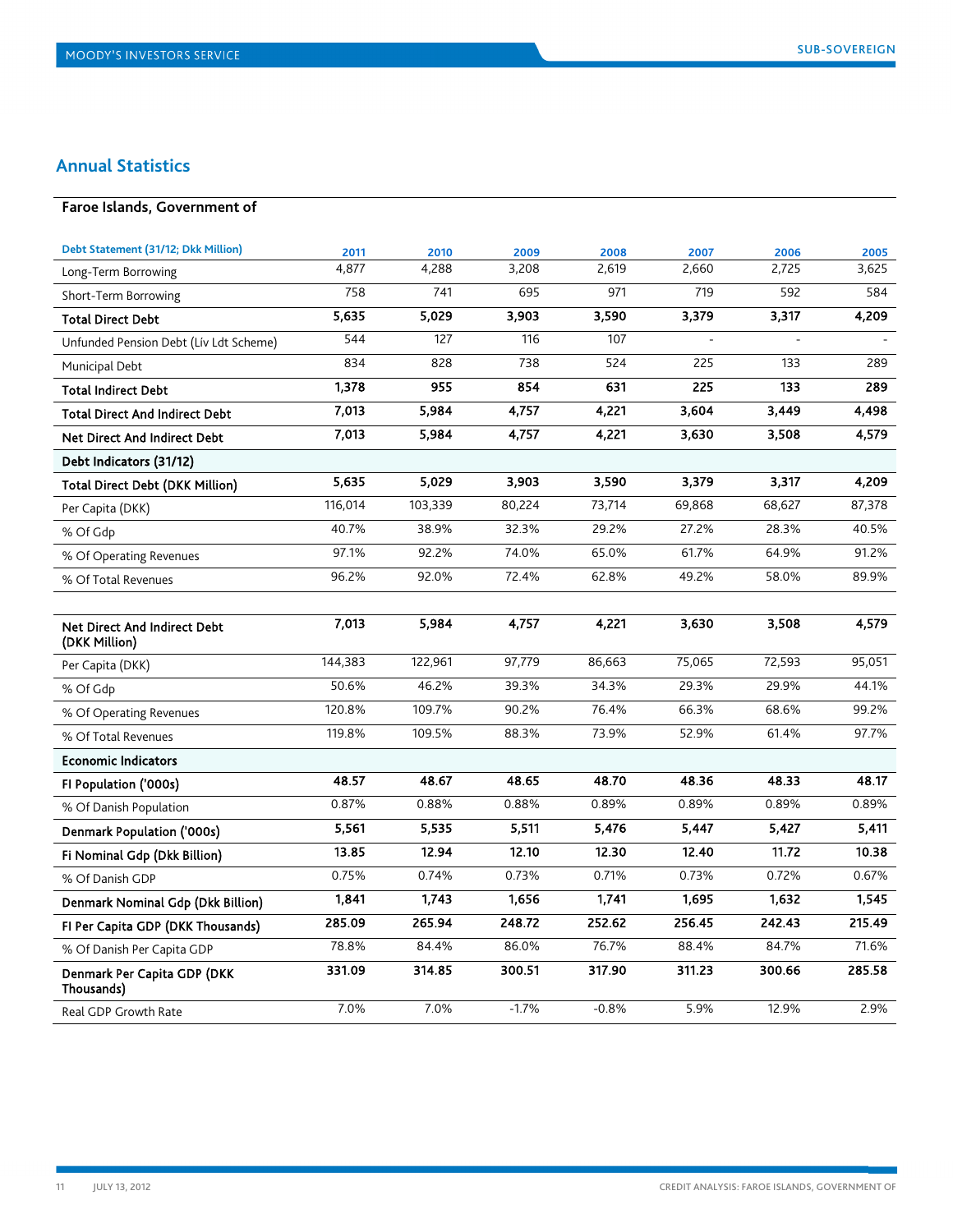| <b>Financial Indicators (Dkk Million)</b>    | 2011                  | 2010                                | 2009                  | 2008                            | 2007  | 2006  | 2005                            |
|----------------------------------------------|-----------------------|-------------------------------------|-----------------------|---------------------------------|-------|-------|---------------------------------|
| <b>Operating Revenues</b>                    | 5,806                 | 5,456                               | 5,273                 | 5,526                           | 5,475 | 5,114 | 4,614                           |
| <b>Direct Taxes</b>                          | 2,118                 | 1,922                               | 1,750                 | 1,826                           | 1,786 | 1,676 | 1,503                           |
| <b>Indirect Taxes</b>                        | 1,792                 | 1,810                               | 1,726                 | 1,934                           | 2,014 | 1,807 | 1,544                           |
| <b>Transfers From Denmark</b>                | 658                   | 655                                 | 653                   | 673                             | 668   | 658   | 661                             |
| Transfers From The Municipalities            | 130                   | 139                                 | 143                   | 164                             | 145   | 123   | 132                             |
| Sales Of Goods And Services                  | 686                   | 664                                 | 635                   | 652                             | 651   | 605   | 579                             |
| <b>Revenues From Fees</b>                    | 176                   | 84                                  | 77                    | 73                              | 60    | 57    | 49                              |
| Interest Income                              | 155                   | 153                                 | 215                   | 168                             | 119   | 156   | 116                             |
| <b>Other Operating Revenues</b>              | 91                    | 29                                  | 76                    | 37                              | 32    | 32    | 29                              |
| <b>Capital Revenues</b>                      | 50                    | 9                                   | 115                   | 188                             | 1,394 | 603   | 70                              |
| <b>Total Revenues</b>                        | 5,856                 | 5,465                               | 5,388                 | 5,714                           | 6,869 | 5,717 | 4,684                           |
| <b>Operating Expenditures</b>                | 5,925                 | 5,850                               | 5,737                 | 5,574                           | 5,100 | 4,704 | 4,635                           |
| Personnel Cost                               | 2,196                 | 2,189                               | 2,120                 | 2,036                           | 1,893 | 1,775 | 1,743                           |
| Transfers                                    | 2,019                 | 2,254                               | 2,176                 | 2,113                           | 1,935 | 1,798 | 1,760                           |
| Purchase Of Goods And Services               | 1,275                 | 1,040                               | 1,024                 | 1,071                           | 974   | 876   | 836                             |
|                                              | 176                   | 164                                 | 219                   | 131                             | 81    | 51    | 138                             |
| Interest Expenses                            | 259                   | 203                                 | 198                   | 224                             | 216   | 203   | 159                             |
| Other Expenses                               | 244                   | 155                                 | 338                   | 770                             | 326   | 339   | 259                             |
| <b>Capital Expenditures</b>                  | 6,168                 | 6,006                               | 6,076                 | 6,344                           | 5,426 | 5,042 | 4,894                           |
| <b>Total Expenditures</b>                    |                       |                                     |                       |                                 |       |       |                                 |
| <b>Gross Operating Balance</b>               | 118<br>$\blacksquare$ | 394<br>$\qquad \qquad \blacksquare$ | 464<br>$\blacksquare$ | 48<br>$\blacksquare$            | 375   | 410   | 22<br>$\blacksquare$            |
| <b>Financing Surplus (Deficit)</b>           | 312<br>$\overline{a}$ | 541<br>$\overline{\phantom{a}}$     | 688<br>$\frac{1}{2}$  | 630<br>$\overline{\phantom{a}}$ | 1,443 | 675   | 210<br>$\overline{\phantom{a}}$ |
| <b>Balance Sheet (Dkk Million)</b>           |                       |                                     |                       |                                 |       |       |                                 |
| Total Assets                                 | 7,020                 | 6,019                               | 5,429                 | 5,862                           | 5,705 | 4,497 | 4,358                           |
| Cash Holdings At Landsbanki And Banks        | 2,789                 | 2,510                               | 2,037                 | 2,508                           | 2,765 | 1,485 | 1,697                           |
| Public Companies And Loan Portfolio          | 2,561                 | 2,385                               | 2,359                 | 2,282                           | 1,767 | 2,053 | 1,995                           |
| <b>Debtors And Stocks</b>                    | 615                   | 576                                 | 494                   | 491                             | 663   | 427   | 426                             |
| Tangible Capital Assets                      | 1,054                 | 548                                 | 540                   | 581                             | 510   | 533   | 240                             |
| <b>Total Equity And Liabilities</b>          | 7,020                 | 6,019                               | 5,429                 | 5,862                           | 5,705 | 4,497 | 4,358                           |
| Short Term Debt                              | 758                   | 741                                 | 695                   | 971                             | 719   | 592   | 584                             |
| Long Term Debt                               | 4,877                 | 4,288                               | 3,208                 | 2,619                           | 2,660 | 2,725 | 3,625                           |
| Other Liabilities And Accumulated<br>Surplus | 1,385                 | 990                                 | 1,526                 | 2,272                           | 2,326 | 1,181 | 149                             |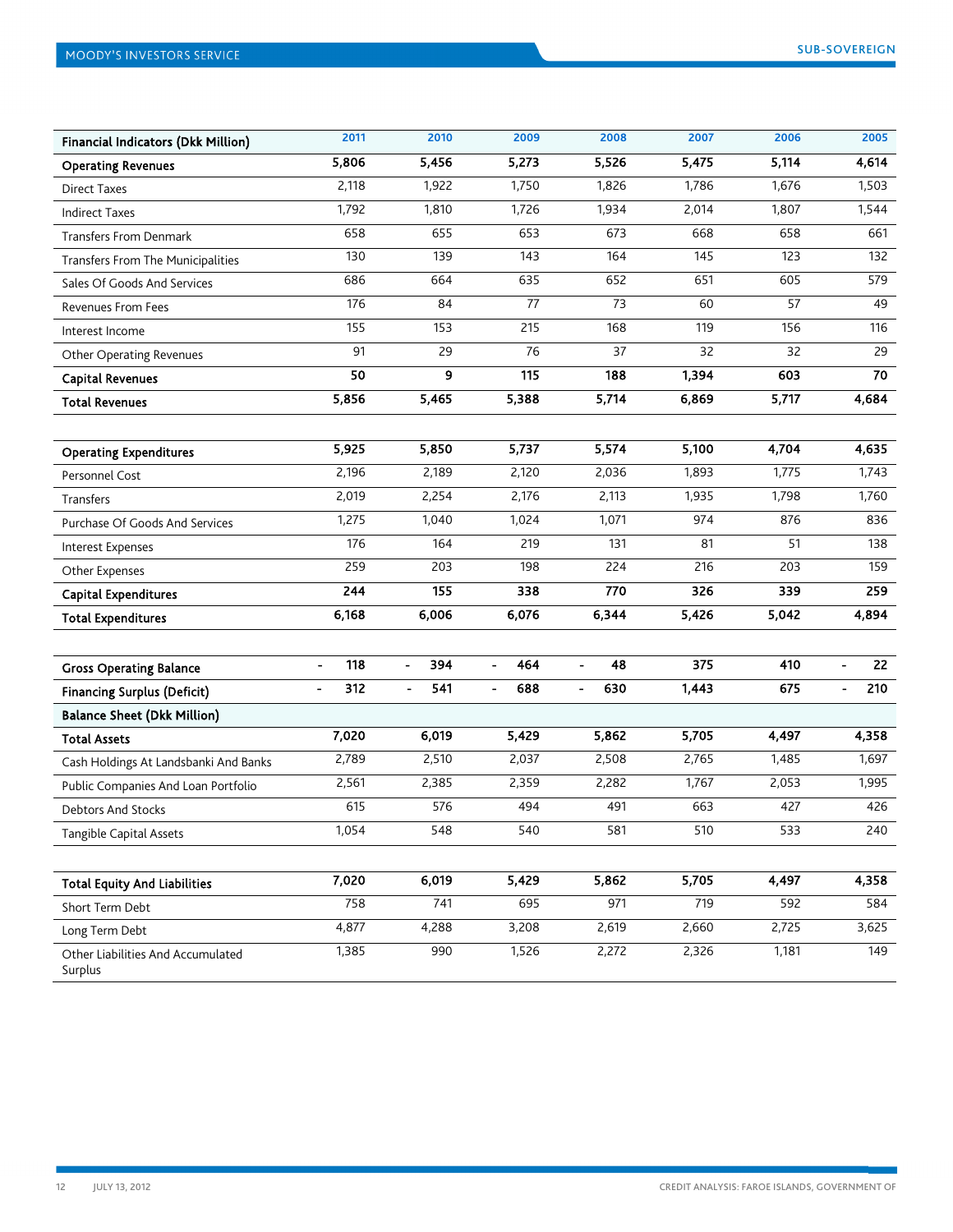### <span id="page-12-0"></span>Key Ratios And Indicators

|                                                                                           | 2011             | 2010            | 2009           | 2008           | 2007           | 2006     | 2005     |
|-------------------------------------------------------------------------------------------|------------------|-----------------|----------------|----------------|----------------|----------|----------|
| <b>Total Accounts</b>                                                                     |                  |                 |                |                |                |          |          |
| Total revenues growth rate (%)                                                            | 7.2%             | 1.4%            | $-5.7%$        | $-16.8%$       | 20.1%          | 22.1%    | 0.1%     |
| Total expenses growth rate (%)                                                            | 2.7%             | $-1.2%$         | $-4.2%$        | 16.9%          | 7.6%           | 3.0%     | 1.3%     |
| Total revenues per capita                                                                 | 120.57           | 112.29          | 110.75         | 117.33         | 142.03         |          | 97.24    |
|                                                                                           |                  |                 |                |                |                | 118.31   |          |
| Total expenses per capita                                                                 | 126.99           |                 | 124.88         | 130.26         | 112.20         | 104.34   | 101.60   |
| Total tax revenues/ total revenues (%)                                                    | 66.8%            | 123.41<br>68.3% | 64.5%          | 65.8%          | 55.3%          | 60.9%    | 65.1%    |
| Total intergovernmental revenues/total revenues                                           | 15.1%            | 14.5%           | 16.6%          | 15.8%          | 11.8%          | 13.7%    | 16.9%    |
| (%)                                                                                       |                  |                 |                |                |                |          |          |
| Total transfers/total expenses (%)                                                        | 32.7%            | 37.5%           | 35.8%          | 33.3%          | 35.7%          | 35.7%    | 36.0%    |
| Financing deficit/surplus as % of total revenues (%)                                      | $-5.3%$          | $-9.9%$         | $-12.8%$       | $-11.0%$       | 21.0%          | 11.8%    | $-4.5%$  |
| <b>Operating Accounts</b>                                                                 |                  |                 |                |                |                |          |          |
| Operating revenues/total revenues (%)                                                     | 99.1%            | 99.8%           | 97.9%          | 96.7%          | 79.7%          | 89.4%    | 98.5%    |
| Operating expenses/total expenses (%)                                                     | 96.0%            | 97.4%           | 94.4%          | 87.9%          | 94.0%          | 93.3%    | 94.7%    |
| Tax revenues/operating revenues (%)                                                       | 67.4%            | 68.4%           | 65.9%          | 68.0%          | 69.4%          | 68.1%    | 66.0%    |
| Intergovernmental revenues (operations related)<br>/operating revenues (%)                | 13.6%            | 14.6%           | 15.1%          | 15.1%          | 14.9%          | 15.3%    | 17.2%    |
| Fees/operating revenues (%)                                                               | 3.0%             | 1.5%            | 1.5%           | 1.3%           | 1.1%           | 1.1%     | 1.1%     |
| Transfers (op. related)/operating expenses (%)                                            | 34.1%            | 38.5%           | 37.9%          | 37.9%          | 37.9%          | 38.2%    | 38.0%    |
| Primary operating balance/operating revenues (%)                                          | $-1.7%$          | $-7.0%$         | $-8.7%$        | $-1.5%$        | 6.2%           | 6.0%     | 0.0%     |
| Gross operating balance/operating revenues (%)                                            | $-2.0%$          | $-7.2%$         | $-8.8%$        | $-0.9%$        | 6.9%           | 8.0%     | $-0.5%$  |
| Net operating balance/operating revenues (%)                                              | $-14.9%$         | $-19.6%$        | $-35.9%$       | $-19.2%$       | 5.5%           | $-9.6%$  | $-42.8%$ |
| Financing (deficit/surplus)/operating revenues (%)                                        | $-5.4%$          | $-9.9%$         | $-13.0%$       | $-11.4%$       | 26.4%          | 13.2%    | $-4.6%$  |
| Tax revenues/operating expenses (%)                                                       | 66.0%            | 63.8%           | 60.6%          | 67.4%          | 74.5%          | 74.0%    | 65.7%    |
| <b>Capital Accounts</b>                                                                   |                  |                 |                |                |                |          |          |
| Capital revenues/total revenues (%)                                                       | 0.9%             | 0.2%            | 2.1%           | 3.3%           | 20.3%          | 10.6%    | 1.5%     |
| Capital expenses/total expenses (%)                                                       | 4.0%             | 2.6%            | 5.6%           | 12.1%          | 6.0%           | 6.7%     | 5.3%     |
| <b>Debt</b>                                                                               |                  |                 |                |                |                |          |          |
| Total direct and indirect debt growth rate (%)                                            | 12.1%            | 28.9%           | 8.7%           | 6.3%           | 1.9%           | $-21.2%$ | 1.8%     |
| Total direct and indirect debt per capita (DKK<br>thousands)                              | 116.01           | 103.34          | 80.22          | 73.71          | 69.87          | 68.63    | 87.38    |
| Total direct and indirect debt /GDP (%)                                                   | 50.6%            | 38.9%           | 32.3%          | 29.2%          | 27.2%          | 28.3%    | 40.5%    |
| Total direct and indirect debt /total revenues (%)                                        | 96.2%            | 92.0%           | 72.4%          | 62.8%          | 49.2%          | 58.0%    | 89.9%    |
| Total direct and indirect debt /operating revenues<br>(%)                                 | 97.1%            | 92.2%           | 74.0%          | 65.0%          | 61.7%          | 64.9%    | 91.2%    |
| Total direct and indirect debt /tax revenues (%)                                          | 144.1%           | 134.7%          | 112.3%         | 95.5%          | 88.9%          | 95.2%    | 138.1%   |
| Net direct and indirect debt growth rate (%)                                              | 17.2%            | 25.8%           | 12.7%          | 16.3%          | 3.5%           | $-23.4%$ | 0.2%     |
| Net direct and indirect debt per capita (DKK                                              | 144.38           | 122.96          | 97.78          |                | 75.06          | 72.59    | 95.05    |
| thousands)                                                                                |                  | 46.2%           | 39.3%          | 86.66<br>34.3% |                | 29.9%    | 44.1%    |
| Net direct and indirect debt /GDP (%)<br>Net direct and indirect debt /total revenues (%) | 50.6%            | 109.5%          |                |                | 29.3%          | 61.4%    |          |
| Net direct and indirect debt /operating revenues (%)                                      | 119.8%<br>120.8% | 109.7%          | 88.3%<br>90.2% | 73.9%<br>76.4% | 52.9%<br>66.3% | 68.6%    | 97.7%    |
| Net direct and indirect debt /tax revenues (%)                                            | 179.3%           |                 |                |                |                | 100.7%   | 99.2%    |
|                                                                                           |                  | 160.3%          | 136.9%         | 112.3%         | 95.5%          |          | 150.3%   |
| Debt growth rate (%)                                                                      |                  |                 |                |                |                |          |          |
|                                                                                           | 17.2%            | 25.8%           | 12.7%          | 17.1%          | 4.5%           | $-23.3%$ | 0.6%     |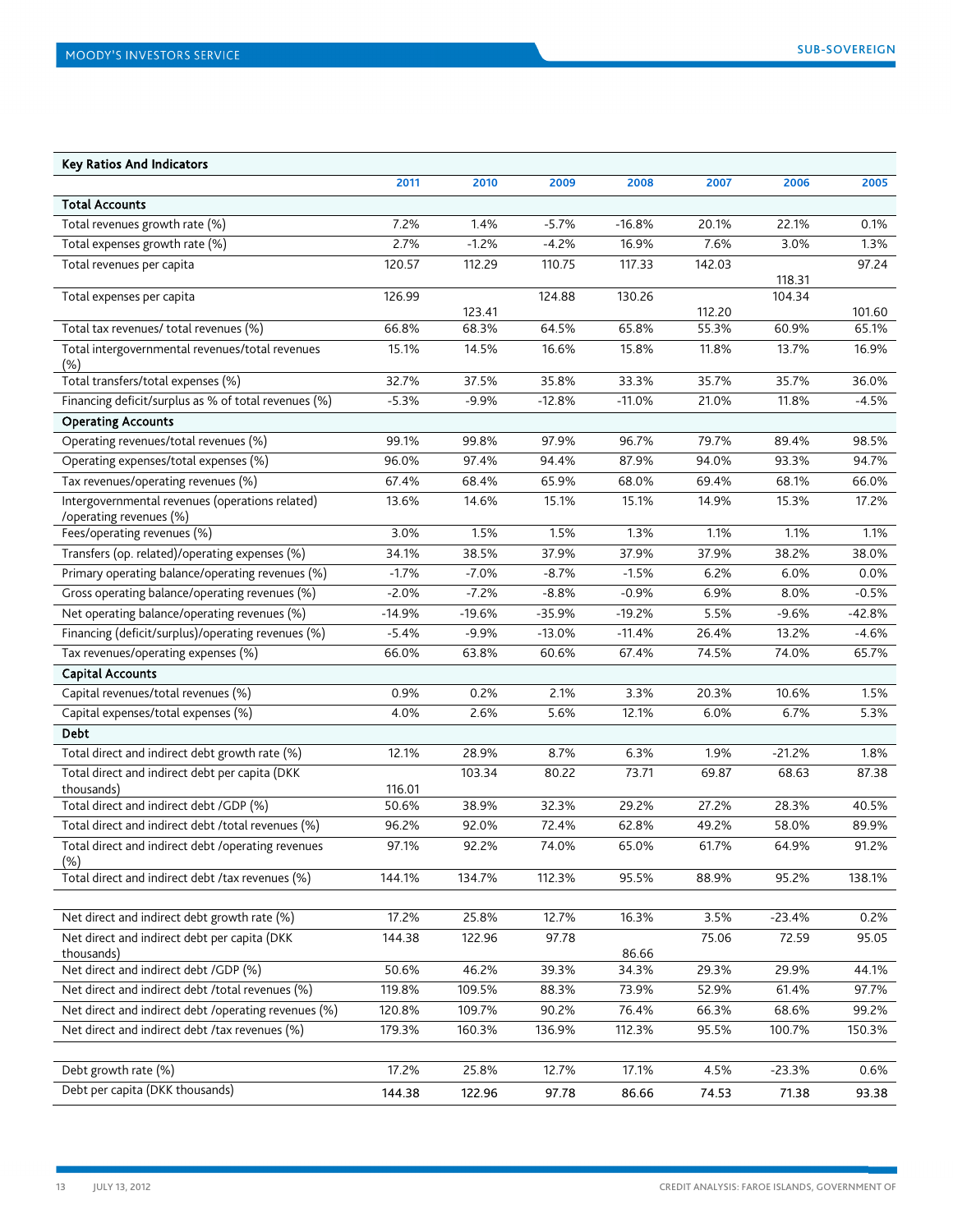|                                                 | 2011      | 2010     | 2009     | 2008      | 2007     | 2006     | 2005     |
|-------------------------------------------------|-----------|----------|----------|-----------|----------|----------|----------|
| Debt/total revenues (%)                         | 119.8%    | 109.5%   | 88.3%    | 73.9%     | 52.5%    | 60.3%    | 96.0%    |
| Debt/GDP (%)                                    | 50.6%     | 46.2%    | 39.3%    | 34.3%     | 29.1%    | 29.4%    | 43.3%    |
| Debt/operating revenues (%)                     | 120.8%    | 109.7%   | 90.2%    | 76.4%     | 65.8%    | 67.5%    | 97.5%    |
| Debt/tax revenues (%)                           | 179.3%    | 160.3%   | 136.9%   | 112.3%    | 94.9%    | 99.0%    | 147.6%   |
|                                                 |           |          |          |           |          |          |          |
| Short-term debt/debt (%)                        | 10.8%     | 12.4%    | 14.6%    | 23.0%     | 19.9%    | 17.2%    | 13.0%    |
| Indirect debt growth rate (%)                   | 0.7%      | 12.2%    | 40.9%    | 132.4%    | 69.6%    | $-54.0%$ | $-14.2%$ |
| Indirect debt per capita (DKK thousands)        |           |          |          |           |          |          |          |
|                                                 | 17.17     | 17.01    | 15.17    | 10.76     | 4.66     | 2.75     | 6.00     |
| Indirect debt/total debt (%)                    | 14.8%     | 16.5%    | 18.9%    | 14.6%     | 6.7%     | 4.0%     | 6.9%     |
| Indirect debt/debt (%)                          | 11.9%     | 13.8%    | 15.5%    | 12.4%     | 6.3%     | 3.9%     | 6.4%     |
|                                                 |           |          |          |           |          |          |          |
| Interest expense growth rate (%)                | 7.3%      | $-25.3%$ | 67.6%    | 60.9%     | 58.0%    | $-62.7%$ | $-8.8%$  |
| Interest expenses/total revenues (%)            | 3.0%      | 3.0%     | 4.1%     | 2.3%      | 1.2%     | 0.9%     | 2.9%     |
| Interest expenses/operating revenues (%)        | 3.0%      | 3.0%     | 4.2%     | 2.4%      | 1.5%     | 1.0%     | 3.0%     |
| Interest expenses/tax revenues (%)              | 4.5%      | 4.4%     | 6.3%     | 3.5%      | 2.1%     | 1.5%     | 4.5%     |
| Interest expenses/primary operating balance (%) | $-179.9%$ | $-42.7%$ | $-47.7%$ | $-154.9%$ | 24.1%    | 16.8%    | n.m      |
|                                                 |           |          |          |           |          |          |          |
| Debt service growth rate (%)                    | 9.6%      | $-49.0%$ | 43.7%    | 630.2%    | $-83.5%$ | $-54.5%$ | 98.9%    |
| Debt service/total revenues (%)                 | 15.7%     | 15.4%    | 30.6%    | 20.1%     | 2.3%     | 16.6%    | 44.6%    |
| Debt service/operating revenues (%)             | 15.9%     | 15.4%    | 31.2%    | 20.7%     | 2.9%     | 18.6%    | 45.3%    |
| Debt service/tax revenues (%)                   | 23.5%     | 22.5%    | 47.4%    | 30.5%     | 4.1%     | 27.3%    | 68.6%    |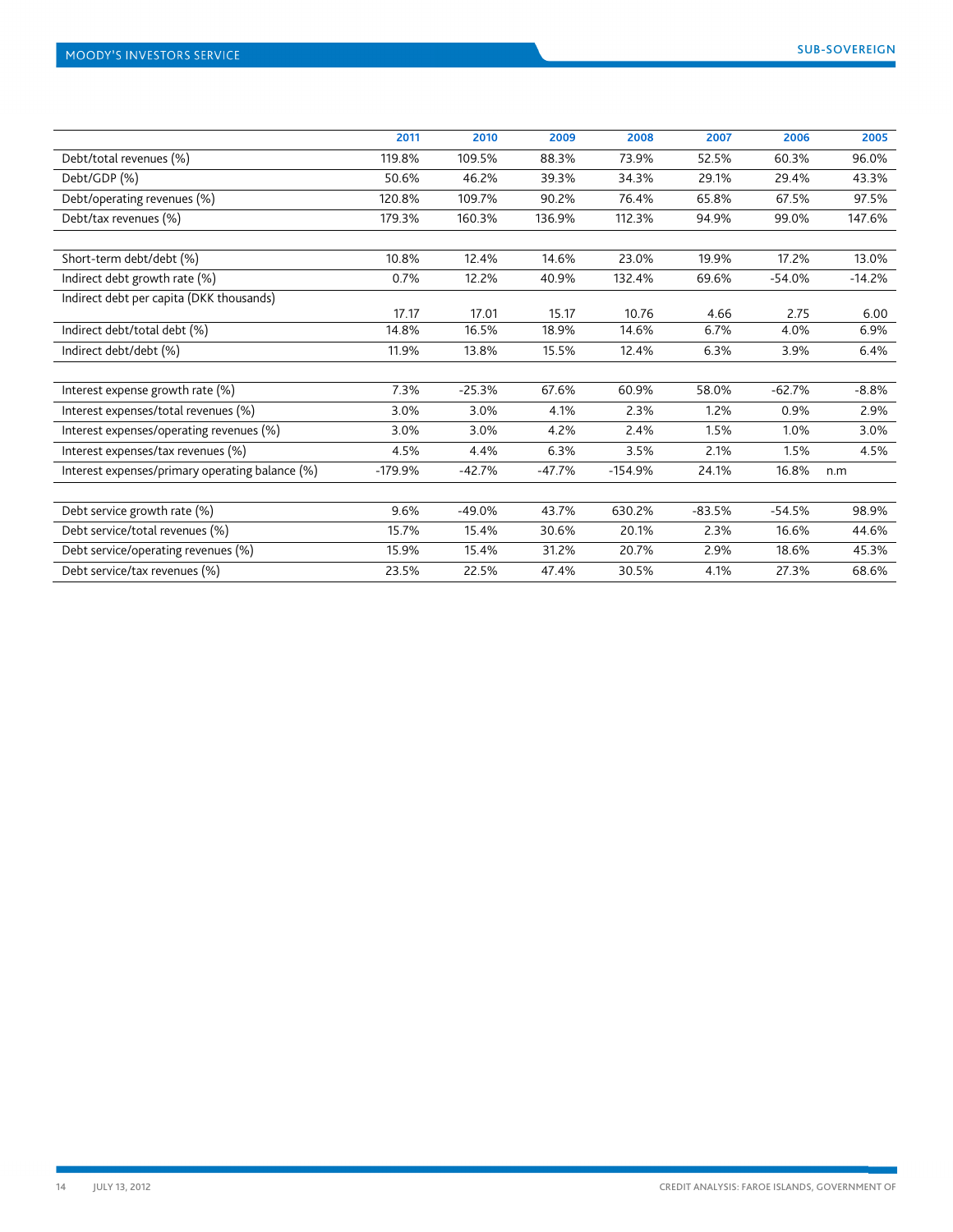# **Moody's Related Research**

Credit Opinions:

- » [Faroe Islands, Government of](http://www.moodys.com/viewresearchdoc.aspx?lang=en&cy=global&docid=COP_820828907)
- » [Denmark, Government of](http://www.moodys.com/viewresearchdoc.aspx?docid=COP_230700)

Special Comment:

» [Sub-Sovereign Outlook 2010: Challenges Persist and Downward Rating Actions Expected,](http://www.moodys.com/viewresearchdoc.aspx?docid=PBC_121563)  [January 2010 \(121563\)](http://www.moodys.com/viewresearchdoc.aspx?docid=PBC_121563)

Statistical Handbook:

» [Non-U.S. Regional and Local Governments, December](http://www.moodys.com/viewresearchdoc.aspx?docid=PBC_129516) 2010 (129516)

Rating Methodologies:

- » [The Application of Joint-Default Analysis to Regional and Local Governments, December 2008](http://www.moodys.com/viewresearchdoc.aspx?docid=PBC_99025)  [\(99025\)](http://www.moodys.com/viewresearchdoc.aspx?docid=PBC_99025)
- » [Regional and Local Governments Outside the US, May 2008 \(107844\)](http://www.moodys.com/viewresearchdoc.aspx?docid=PBC_107844)

To access any of these reports, click on the entry above. Note that these references are current as of the date of publication of this report and that more recent reports may be available. All research may not be available to all clients.